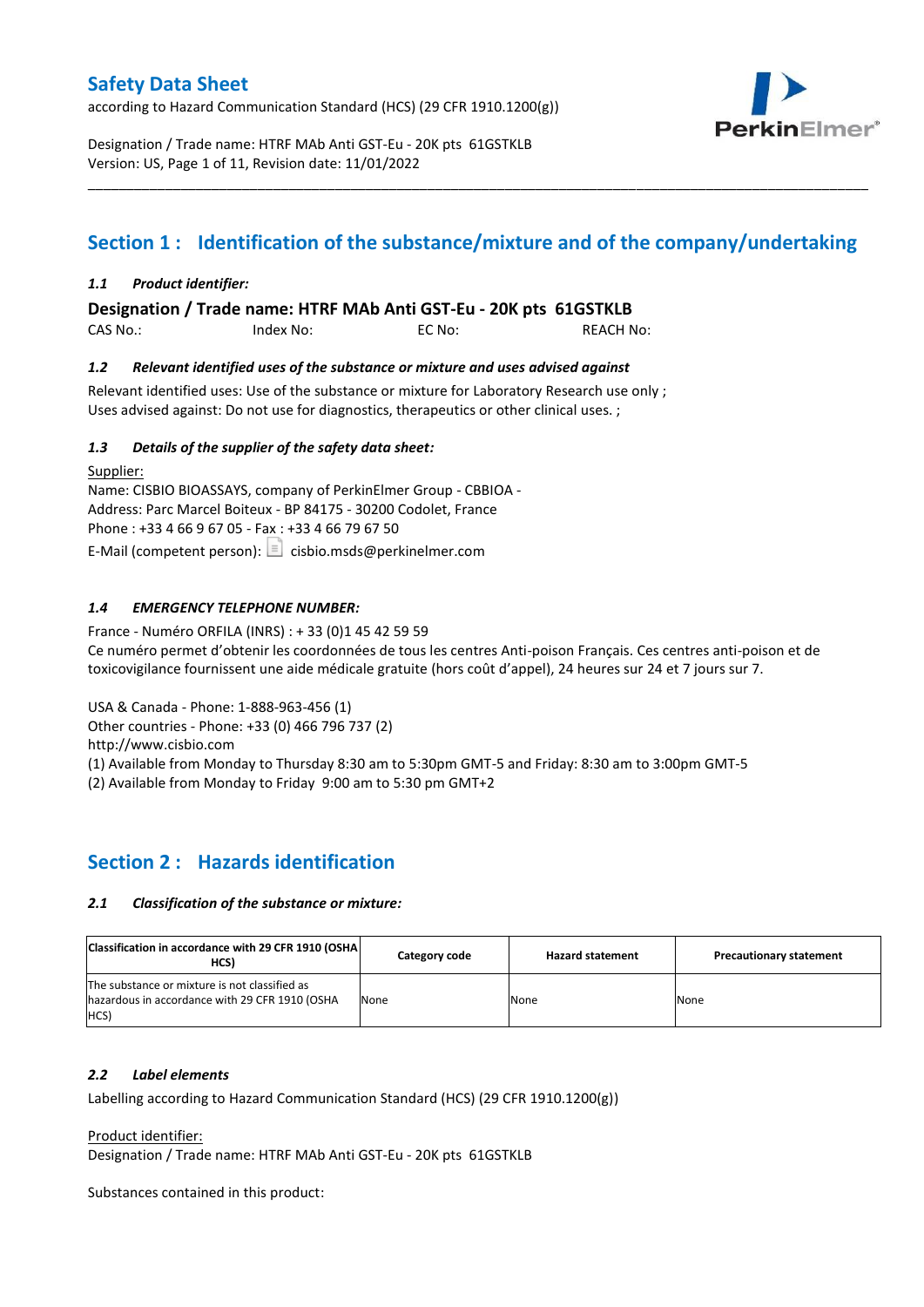according to Hazard Communication Standard (HCS) (29 CFR 1910.1200(g))

Designation / Trade name: HTRF MAb Anti GST-Eu - 20K pts 61GSTKLB Version: US, Page 2 of 11, Revision date: 11/01/2022



Hazard pictograms

Signal word:

Hazard and precautionary statements:

#### *2.3 Other hazards*

The mixture does not contain substances classified as 'Substances of Very High Concern' (SVHC) >= 0.1% published by the European CHemicals Agency (ECHA) under article 57 of REACH. The mixture satisfies neither the PBT nor the vPvB criteria for mixtures in accordance with annexe XIII of the REACH regulations EC 1907/2006. ;

\_\_\_\_\_\_\_\_\_\_\_\_\_\_\_\_\_\_\_\_\_\_\_\_\_\_\_\_\_\_\_\_\_\_\_\_\_\_\_\_\_\_\_\_\_\_\_\_\_\_\_\_\_\_\_\_\_\_\_\_\_\_\_\_\_\_\_\_\_\_\_\_\_\_\_\_\_\_\_\_\_\_\_\_\_\_\_\_\_\_\_\_\_\_\_\_\_\_\_\_\_

Adverse human health effects: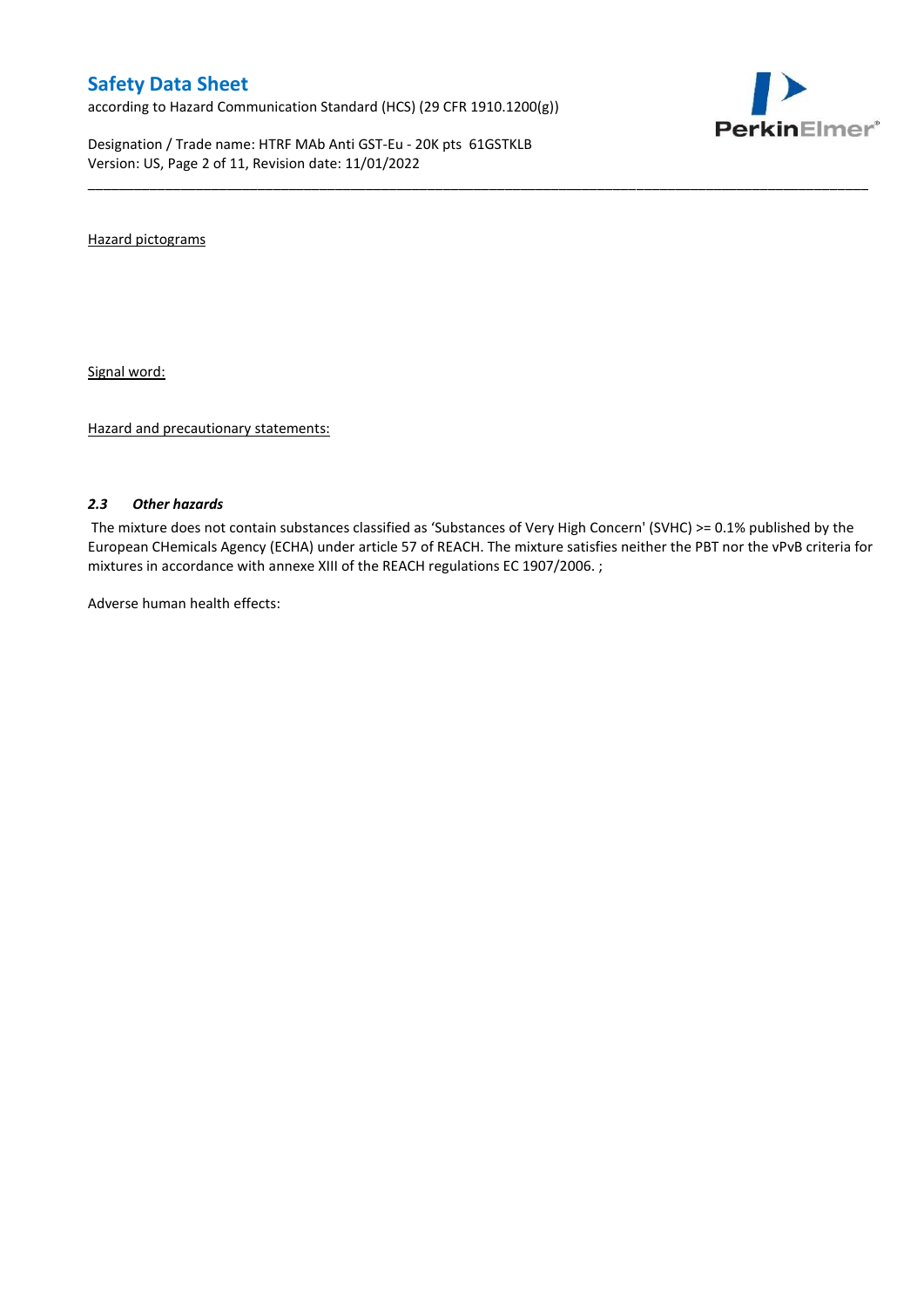according to Hazard Communication Standard (HCS) (29 CFR 1910.1200(g))



Designation / Trade name: HTRF MAb Anti GST-Eu - 20K pts 61GSTKLB Version: US, Page 3 of 11, Revision date: 11/01/2022

### **Section 3 : Composition/information on ingredients**

#### *3.2 Mixtures*

Hazardous ingredients:

This mixture does not contain any hazardous substances at the concentration limits given in Regulation (EC) No. 1272/2008 and OSHA Hazard Communication Standard 29 CFR 1910.1200.

\_\_\_\_\_\_\_\_\_\_\_\_\_\_\_\_\_\_\_\_\_\_\_\_\_\_\_\_\_\_\_\_\_\_\_\_\_\_\_\_\_\_\_\_\_\_\_\_\_\_\_\_\_\_\_\_\_\_\_\_\_\_\_\_\_\_\_\_\_\_\_\_\_\_\_\_\_\_\_\_\_\_\_\_\_\_\_\_\_\_\_\_\_\_\_\_\_\_\_\_\_

Additional information:

Full text of H- and EUH-phrases: see SECTION 16.

### **Section 4 : First aid measures**

#### *4.1 Description of first aid measures*

**General information**: Do not leave affected person unattended. ; Remove affected person from the danger area and lay down. ;

**Following inhalation**: In case of respiratory tract irritation, consult a physician. ; Provide fresh air. ;

**Following skin contact**:After contact with skin, wash immediately with water ; Remove contaminated clothing ;

**Following eye contact**: After contact with the eyes, rinse with water with the eyelids open for a sufficient length of time, then consult an ophthalmologist immediately. ;

**Following ingestion**: Do NOT induce vomiting. ; Give nothing to eat or drink. ; If accidentally swallowed rinse the mouth with plenty of water (only if the person is conscious) and obtain immediate medical attention. ; **Self-protection of the first aider**:

#### *4.2 Most important symptoms and effects, both acute and delayed*

Symptoms: No known symptoms to date. ; Effects:

#### *4.3 Indication of any immediate medical attention and special treatment needed*

Notes for the doctor:

### **Section 5 : Firefighting measures**

#### *5.1 Extinguishing media:*

Suitable extinguishing media: This product is not flammable. Use extinguishing agent suitable for type of surrounding fire ;

#### *5.2 Special hazards arising from the substance or mixture*

Hazardous combustion products: /

#### *5.3 Advice for fire-fighters*

Wear Protective clothing. ; Additional information: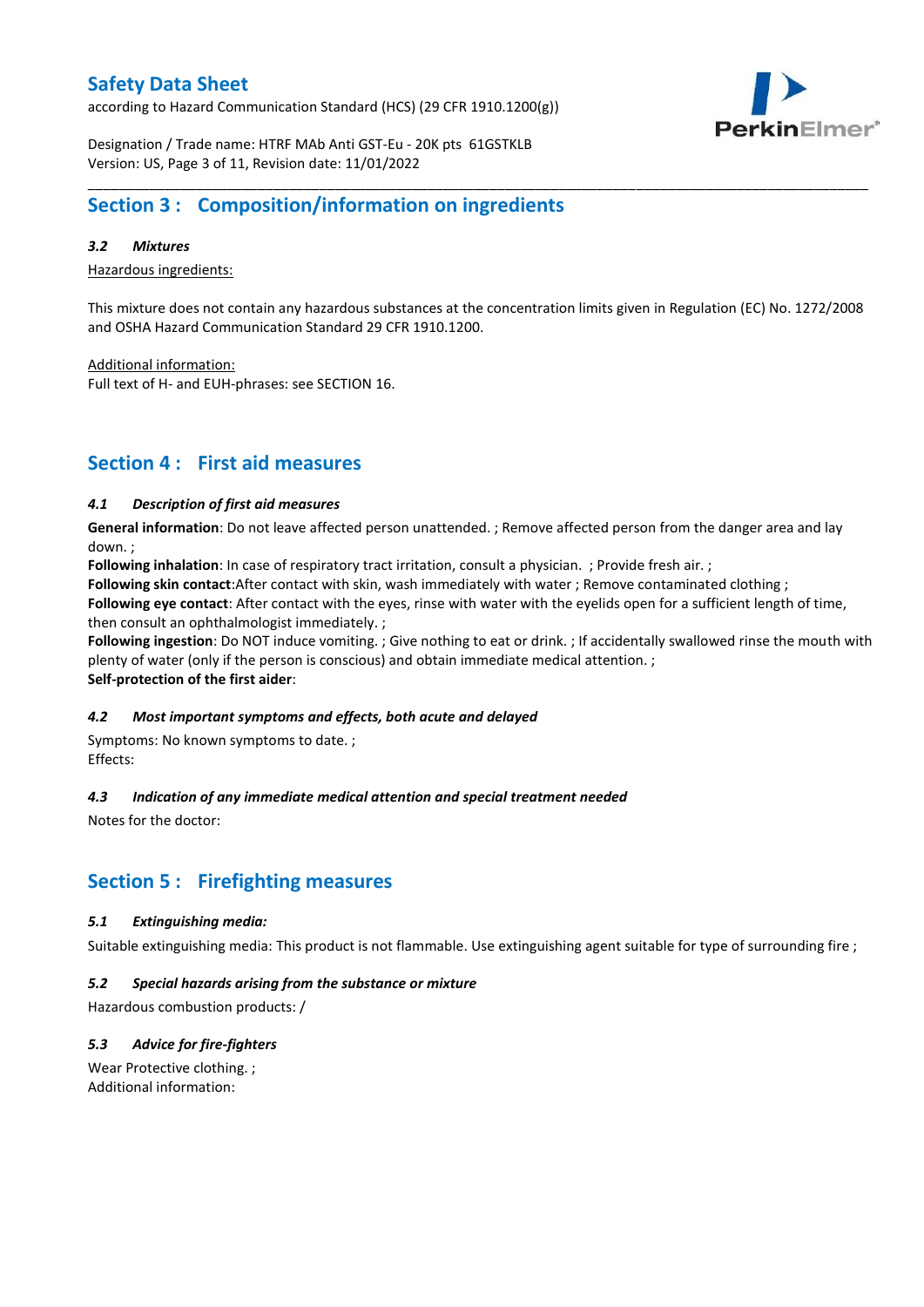according to Hazard Communication Standard (HCS) (29 CFR 1910.1200(g))



Designation / Trade name: HTRF MAb Anti GST-Eu - 20K pts 61GSTKLB Version: US, Page 4 of 11, Revision date: 11/01/2022

### **Section 6 : Accidental release measures**

#### *6.1 Personal precautions, protective equipment and emergency procedures*

Emergency procedures: Provide adequate ventilation. ; Emergency procedures: Remove persons to safety. ; Personal precautions: Use personal protection equipment (see section 8). ;

\_\_\_\_\_\_\_\_\_\_\_\_\_\_\_\_\_\_\_\_\_\_\_\_\_\_\_\_\_\_\_\_\_\_\_\_\_\_\_\_\_\_\_\_\_\_\_\_\_\_\_\_\_\_\_\_\_\_\_\_\_\_\_\_\_\_\_\_\_\_\_\_\_\_\_\_\_\_\_\_\_\_\_\_\_\_\_\_\_\_\_\_\_\_\_\_\_\_\_\_\_

#### *6.2 Environmental precautions*

Do not allow to enter into surface water or drains. ; Ensure all waste water is collected and treated via a waste water treatment plant. ;

#### *6.3 Methods and material for containment and cleaning up*

For cleaning up: Suitable material for taking up: Absorbing material, organic ; Other information:

#### *6.4 Reference to other sections*

Additional information:

### **Section 7 : Handling and storage**

#### *7.1 Precautions for safe handling*

#### Protective measures:

Advice on safe handling: Avoid contact with skin, eyes and clothes. ; Avoid: Eye contact ; Avoid: Generation/formation of aerosols ; Avoid: Skin contact ; Avoid: inhalation ; In the immediate working surroundings there must be: Emergency shower installed ; In the immediate working surroundings there must be: Provide eye shower and label its location conspicuously; Wash contaminated clothing immediately. ;

Fire preventions:

Do not eat, drink or smoke in areas where reagents are handled. ; Do not pipet by mouth ; Wear suitable one-way gloves at work ;

Advice on general occupational hygiene : Handle in accordance with good industrial hygiene and safety practice ; Observe technical data sheet. ; Remove contaminated, saturated clothing. ; Wash hands before breaks and after work. ;

#### *7.2 Conditions for safe storage, including any incompatibilities*

Requirements for storage rooms and vessels: Keep container tightly closed. ; Keep-store only in original container or in properly labeled containers ; Hints on storage assembly: Materials to avoid:

Further information on storage conditions:

#### *7.3 Specific end uses:*

Recommendations on specific end uses: Observe technical data sheet. ;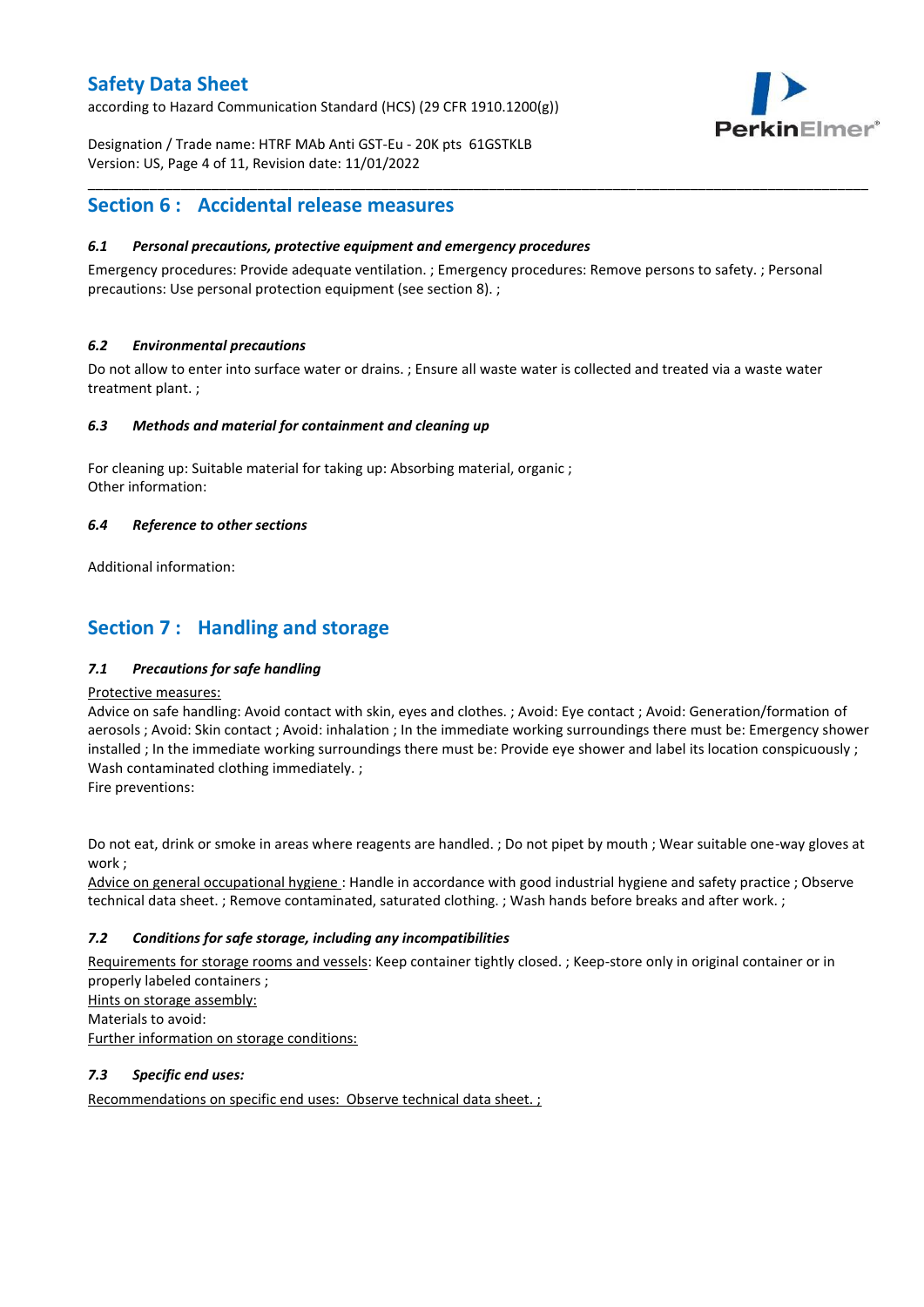according to Hazard Communication Standard (HCS) (29 CFR 1910.1200(g))



Designation / Trade name: HTRF MAb Anti GST-Eu - 20K pts 61GSTKLB Version: US, Page 5 of 11, Revision date: 11/01/2022

# **Section 8 : Exposure controls/personal protection**

#### *8.1 Control parameters*

Preliminary remark:

- 8.1.1 Occupational exposure limits:
	- OSHA (USA)

#### 8.1.2 DNEL/PNEC-values:

- DNEL worker
- DNEL consumer
- PNEC

#### *8.2 Exposure controls*

8.2.1 Appropriate engineering controls:

Technical measures and appropriate working operations should be given priority over the use of personal protective equipment. See section 7

\_\_\_\_\_\_\_\_\_\_\_\_\_\_\_\_\_\_\_\_\_\_\_\_\_\_\_\_\_\_\_\_\_\_\_\_\_\_\_\_\_\_\_\_\_\_\_\_\_\_\_\_\_\_\_\_\_\_\_\_\_\_\_\_\_\_\_\_\_\_\_\_\_\_\_\_\_\_\_\_\_\_\_\_\_\_\_\_\_\_\_\_\_\_\_\_\_\_\_\_\_

8.2.2 Personal protective equipment:

Eye / Face protection: Safety glasses with side-shields ;

Skin protection: Gloves ; Laboratory coats ;

Respiratory protection:Ensure adequate ventilation ;

Thermal hazards:

8.2.3 Environmental exposure controls:

Consumer exposure control

Measures related to consumer uses of the substance (as such or in mixtures): Measures related to the service life of the substance in articles:

# **Section 9 : Physical and chemical properties**

#### *9.1 Information on basic physical and chemical properties*

**A**ppearance

| <u>rippediance</u>    |         |  |  |  |  |
|-----------------------|---------|--|--|--|--|
| Physical state        | Solid ; |  |  |  |  |
| Colour                | White;  |  |  |  |  |
| Odour                 |         |  |  |  |  |
| Odour threshold (ppm) |         |  |  |  |  |

|                    | Value | Concentration<br>(mol/L) | Method | Temperature (°C) Pressure (kPa) | Remark |
|--------------------|-------|--------------------------|--------|---------------------------------|--------|
| pН                 |       |                          |        |                                 |        |
| Melting point (°C) |       |                          |        |                                 |        |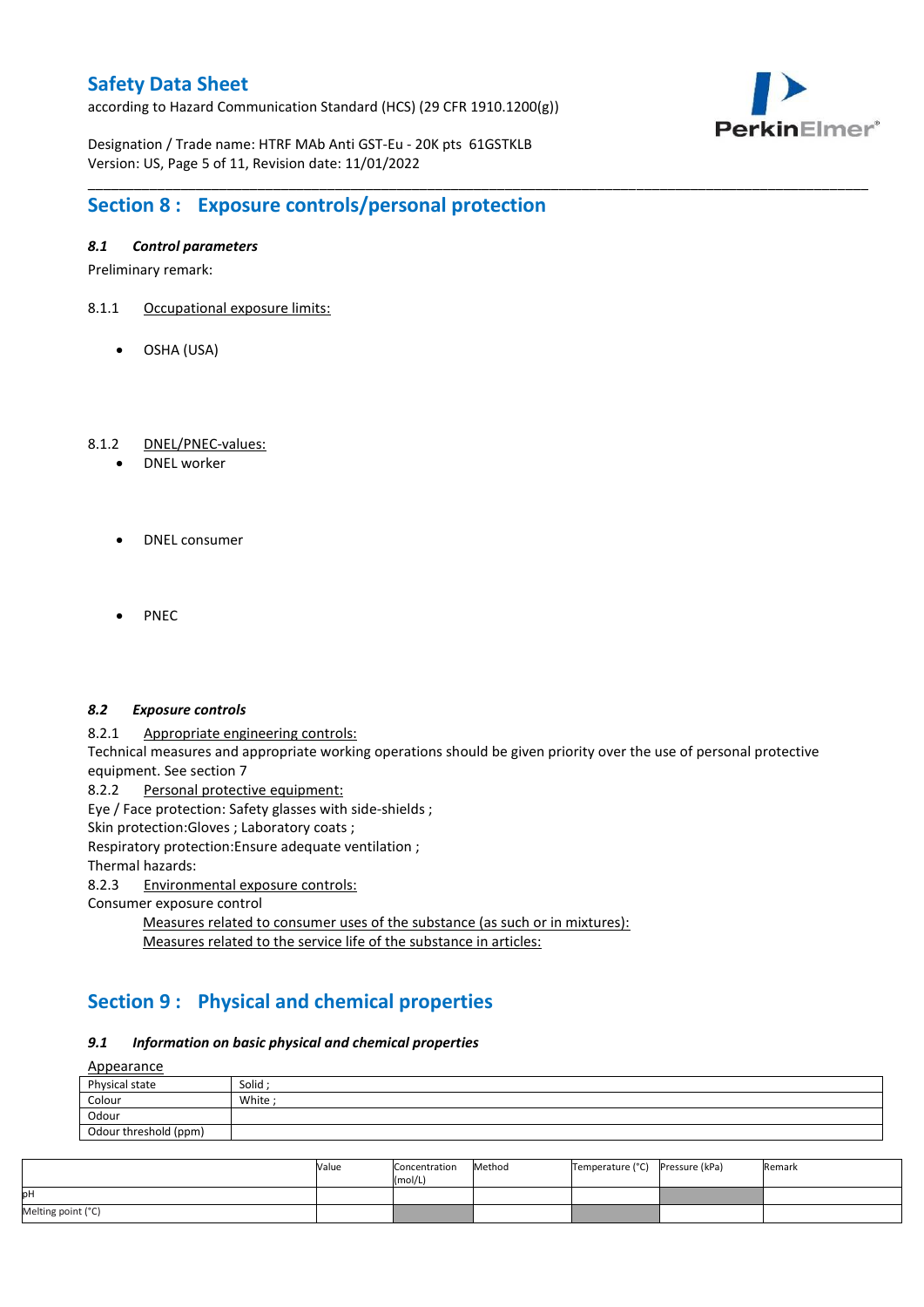according to Hazard Communication Standard (HCS) (29 CFR 1910.1200(g))



Designation / Trade name: HTRF MAb Anti GST-Eu - 20K pts 61GSTKLB Version: US, Page 6 of 11, Revision date: 11/01/2022

| Freezing point (°C)                                         |                                           |                                       |  |  |  |
|-------------------------------------------------------------|-------------------------------------------|---------------------------------------|--|--|--|
| Initial boiling point/boiling range (°C)                    |                                           |                                       |  |  |  |
| Flash point (°C)                                            |                                           |                                       |  |  |  |
| Evaporation rate (kg/m <sup>2</sup> /h)                     |                                           |                                       |  |  |  |
| Flammability (type:) (%)                                    |                                           |                                       |  |  |  |
| Upper/lower<br>flammability or explosive<br>limits          | Upper explosive limit<br>(%)              |                                       |  |  |  |
|                                                             |                                           | Lower explosive limit (%)             |  |  |  |
| Vapour pressure (kPa)                                       |                                           |                                       |  |  |  |
| Vapour density (g/cm <sup>3</sup> )                         |                                           |                                       |  |  |  |
|                                                             |                                           | Density (g/cm <sup>3</sup> )          |  |  |  |
| Densities                                                   |                                           | Relative density (g/cm <sup>3</sup> ) |  |  |  |
|                                                             |                                           | Bulk density (g/cm <sup>3</sup> )     |  |  |  |
|                                                             |                                           | Critical density (g/cm <sup>3</sup> ) |  |  |  |
| Solubility (Type: ) (g/L)                                   |                                           |                                       |  |  |  |
| Partition coefficient (log Pow)<br>n-octanol/water at pH :  |                                           |                                       |  |  |  |
| Auto-ignition temperature (°C)                              |                                           |                                       |  |  |  |
| Decomposition temperature (°C)<br>Decomposition energy : kJ |                                           |                                       |  |  |  |
| Viscosity                                                   |                                           | Viscosity, dynamic (poiseuille)       |  |  |  |
|                                                             | Viscosity, cinematic (cm <sup>3</sup> /s) |                                       |  |  |  |
|                                                             |                                           | Explosive properties                  |  |  |  |
|                                                             |                                           | Oxidising properties                  |  |  |  |

#### *9.2 Other information:*

No other relevant data available

# **Section 10 : Stability and reactivity**

#### *10.1 Reactivity*

This material is considered to be non-reactive under normal use conditions. ;

#### *10.2 Chemical stability*

- *10.3 Possibility of hazardous reactions*
- *10.4 Conditions to avoid:*

#### *10.5 Incompatible materials:*

#### *10.6 Hazardous decomposition products:*

Does not decompose when used for intended uses. ; Thermal decomposition can lead to the escape of irritating gases and vapors. ;

### **Section 11 : Toxicological information**

Toxicokinetics, metabolism and distribution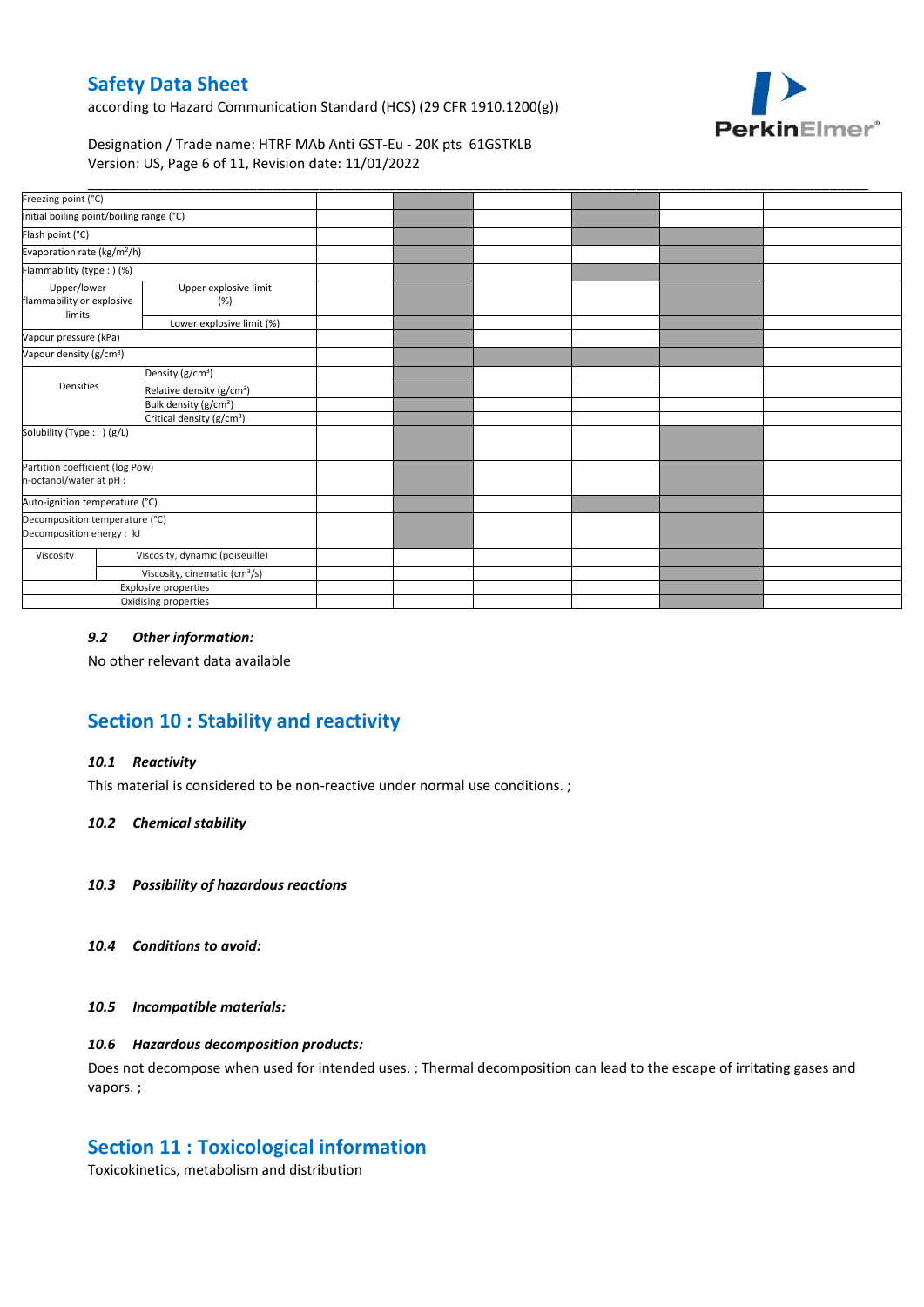according to Hazard Communication Standard (HCS) (29 CFR 1910.1200(g))

\_\_\_\_\_\_\_\_\_\_\_\_\_\_\_\_\_\_\_\_\_\_\_\_\_\_\_\_\_\_\_\_\_\_\_\_\_\_\_\_\_\_\_\_\_\_\_\_\_\_\_\_\_\_\_\_\_\_\_\_\_\_\_\_\_\_\_\_\_\_\_\_\_\_\_\_\_\_\_\_\_\_\_\_\_\_\_\_\_\_\_\_\_\_\_\_\_\_\_\_\_



Designation / Trade name: HTRF MAb Anti GST-Eu - 20K pts 61GSTKLB Version: US, Page 7 of 11, Revision date: 11/01/2022

#### *11.1 Information on toxicological effects*

Substances

**Acute toxicity**

Animal data: Acute oral toxicity:

Acute dermal toxicity:

Acute inhalative toxicity:

Practical experience / human evidence: Assessment / Classification: General Remark:

#### **•** Skin corrosion/irritation

Animal data:

In-vitro skin test method: In-vitro skin test result:

Assessment / Classification:

**Eye damage/irritation**

Animal data:

In vitro eye test method: In vitro eye test result: Assessment / Classification:

> C**MR effects (carcinogenity, mutagenicity and toxicity for reproduction)** o Germ cell mutagenicity:

Animal data:

Assessment / Classification:

o Carcinogenicity

Practical experience / human evidence: Animal data:

Other information: Assessment / Classification:

o Reproductive toxicity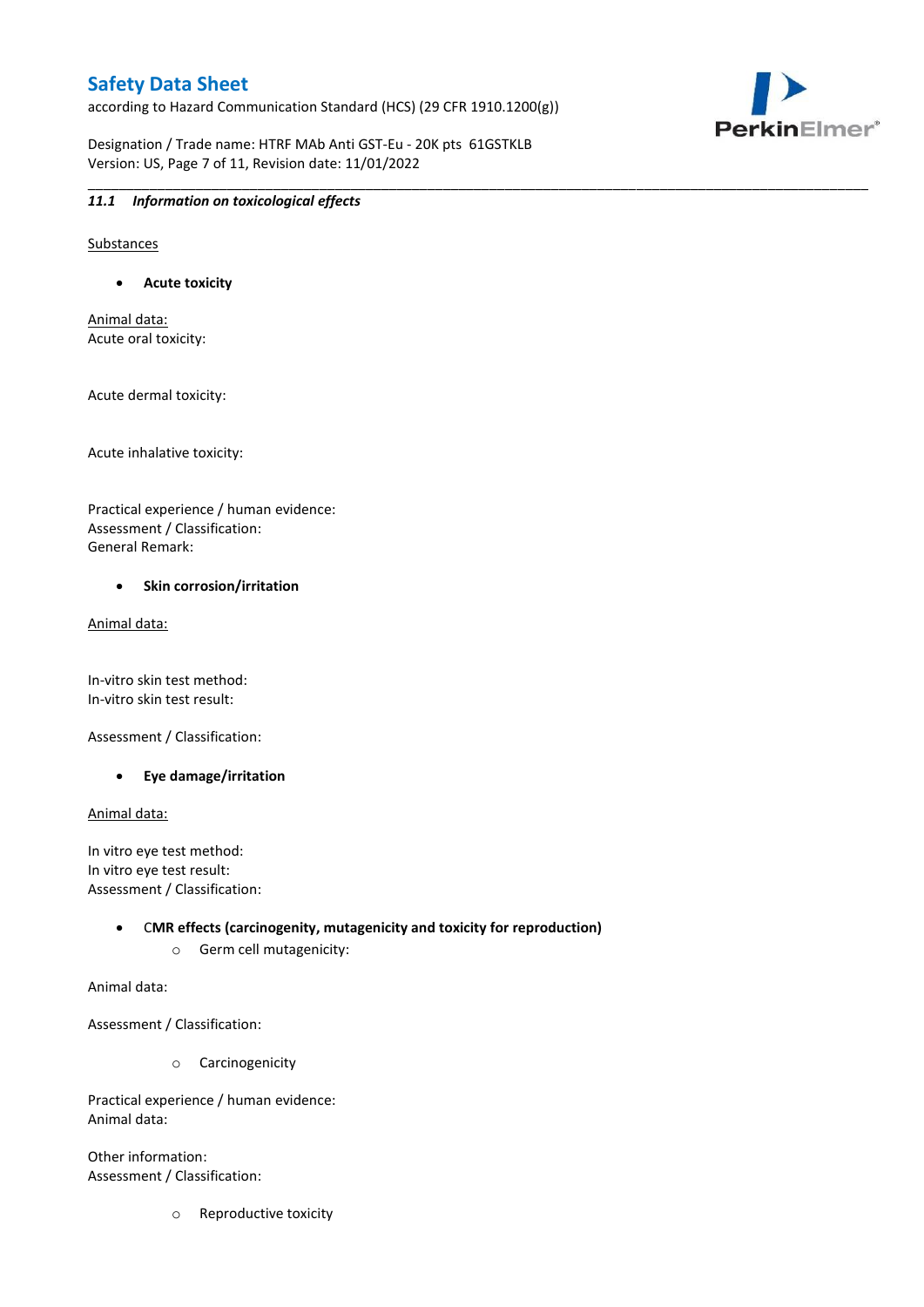according to Hazard Communication Standard (HCS) (29 CFR 1910.1200(g))

\_\_\_\_\_\_\_\_\_\_\_\_\_\_\_\_\_\_\_\_\_\_\_\_\_\_\_\_\_\_\_\_\_\_\_\_\_\_\_\_\_\_\_\_\_\_\_\_\_\_\_\_\_\_\_\_\_\_\_\_\_\_\_\_\_\_\_\_\_\_\_\_\_\_\_\_\_\_\_\_\_\_\_\_\_\_\_\_\_\_\_\_\_\_\_\_\_\_\_\_\_



Designation / Trade name: HTRF MAb Anti GST-Eu - 20K pts 61GSTKLB Version: US, Page 8 of 11, Revision date: 11/01/2022

Practical experience / human evidence: Animal data:

Other information: Assessment / Classification:

Overall assessment on CMR properties:

- **Specific target organ toxicity (single exposure)**
	- o STOT SE 1 and 2

Animal data:

Other information:

o STOT SE 3

Practical experience / human evidence:

Other information: Assessment / Classification:

#### **Specific target organ toxicity (repeated exposure)**

Practical experience / human evidence: Animal data:

Assessment / Classification: Other information

**Aspiration hazard**

Practical experience / human evidence: Experimental data: viscosity data: see SECTION 9. Assessment / Classification: Remark:

11.1.1 Mixtures No toxicological information is available for the mixture itself

### **Section 12 : Ecological information**

In case that test data regarding one endpoint/differentiation exist for the mixture itself, the classification is carried out according to the substance criteria (excluding biodegradation and bioaccumulation). If no test data exist, the criteria for mixture classification has to be used (calculation method); in this case the toxicological data of the ingredients are shown.

#### *12.1 Aquatic toxicity:*

Acute (short-term) fish toxicity

Chronic (long-term) fish toxicity

Acute (short-term) toxicity to crustacea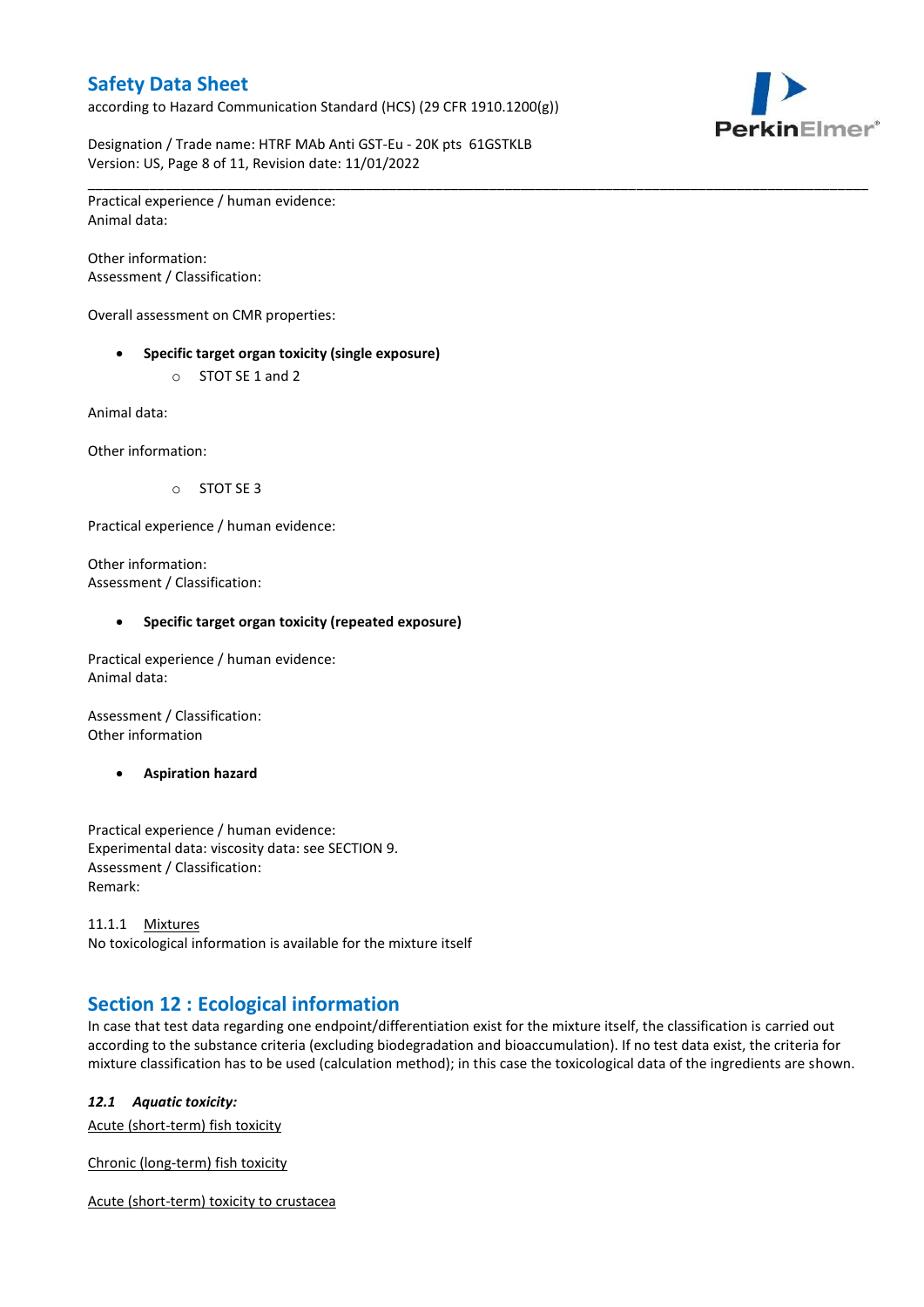according to Hazard Communication Standard (HCS) (29 CFR 1910.1200(g))

\_\_\_\_\_\_\_\_\_\_\_\_\_\_\_\_\_\_\_\_\_\_\_\_\_\_\_\_\_\_\_\_\_\_\_\_\_\_\_\_\_\_\_\_\_\_\_\_\_\_\_\_\_\_\_\_\_\_\_\_\_\_\_\_\_\_\_\_\_\_\_\_\_\_\_\_\_\_\_\_\_\_\_\_\_\_\_\_\_\_\_\_\_\_\_\_\_\_\_\_\_



Designation / Trade name: HTRF MAb Anti GST-Eu - 20K pts 61GSTKLB Version: US, Page 9 of 11, Revision date: 11/01/2022

#### Chronic (long-term) toxicity to crustacea

Acute (short-term) toxicity to algae and cyanobacteria

Toxicity to microorganisms and other aquatic plants / organisms

Assessment / Classification:

#### *12.2 Persistence and degradability* Biodegradation:

Abiotic Degradation:

Assessment / Classification:

#### *12.3 Bioaccumulative potential*

Bioconcentration factor (BCF):

#### *12.4 Mobility in soil*

- *12.5 Results of PBT and vPvB assessment*
- *12.6 Other adverse effects:*

Additional ecotoxicological information:

### **Section 13 : Disposal considerations**

#### *13.1 Waste treatment methods*

Waste treatment options: Dispose of waste according to applicable legislation. ;

Other disposal recommendations: Additional information:

### **Section 14 : Transport information**

#### ADR/RID/AND/IMDG/IATA

| UN No.                     |  |
|----------------------------|--|
| UN Proper shipping name    |  |
| Transport hazard class(es) |  |
| Hazard label(s)            |  |
|                            |  |
| Packing group              |  |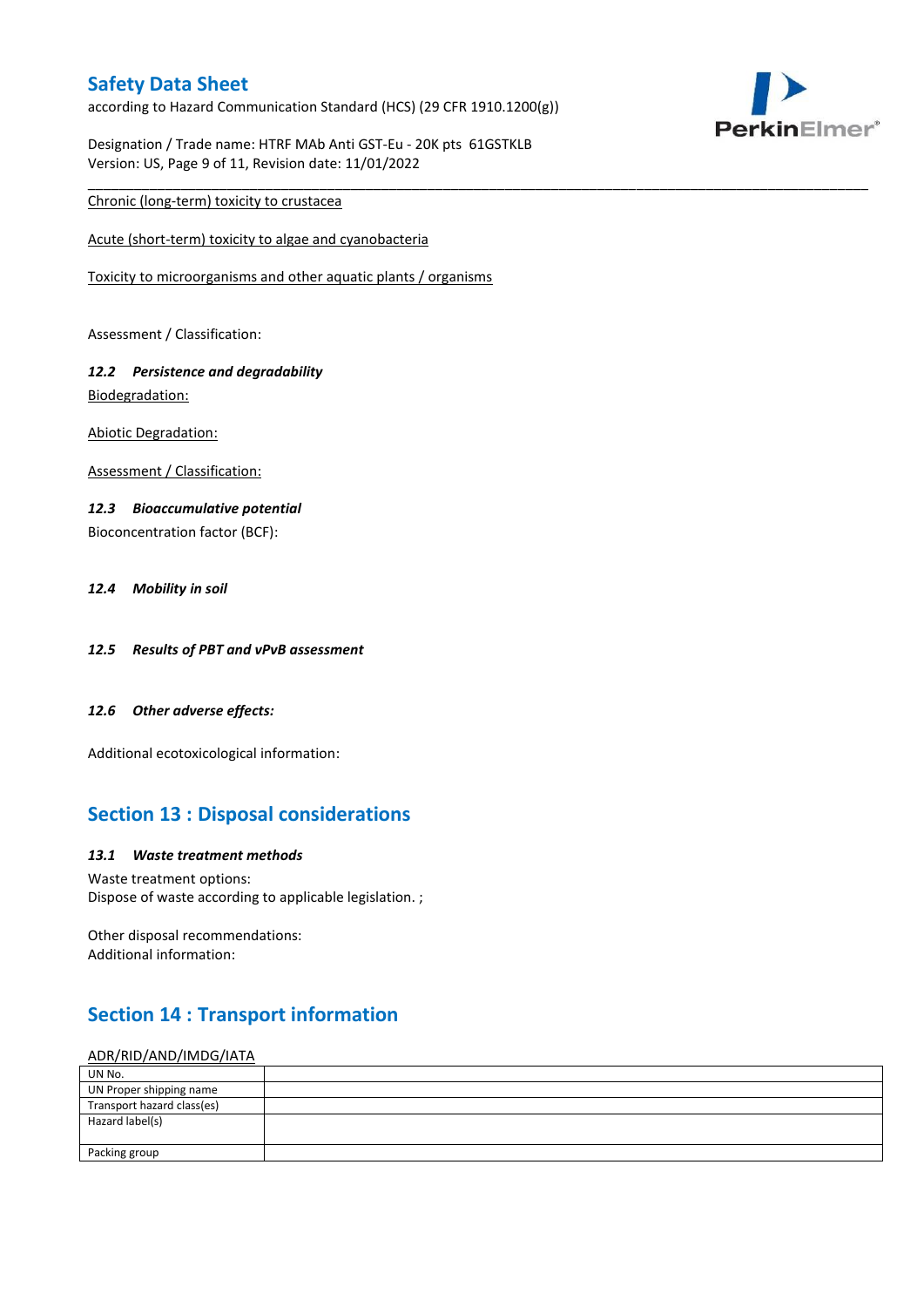according to Hazard Communication Standard (HCS) (29 CFR 1910.1200(g))

*Transport in bulk according to Annex II of MARPOL 73/78 and the IBC Code*



Designation / Trade name: HTRF MAb Anti GST-Eu - 20K pts 61GSTKLB Version: US, Page 10 of 11, Revision date: 11/01/2022

### Land transport (ADR/RID) Classification code ADR: Special Provisions for ADR/RID:<br>
Limited quantities for ADR/RID: Excepted Quantities for ADR/RI Excepted Quantities for ADR/RID: Packing Instructions for ADR/RID: Special packing provisions for ADR/RID: Mixed packing provisions: Portable tanks and bulk containers Instructions: Portable tanks and bulk containers Special Provisions: ADR Tank Code: ADR Tank special provisions: Vehicle for tank carriage:  $S$  Special provisions for carriage Packages: Special provisions for carriage Bulk: Special provisions for carriage for loading, unloading and handling: Special Provisions for carriage Operation: Hazard identification No: Transport category (Tunnel restriction code): Sea transport (IMDG) Marine Pollutant: Subsidiary risk(s) for IMDG: Packing provisions for IMDG: Limited quantities for IMDG: Packing instructions for IMDG: IBC Instructions: IBC Provisions: IMO tank instructions: UN tank instructions: Tanks and bulk Provisions: EmS : Stowage and segregation for IMDG: Properties and observations: Inland waterway transport (ADN) Classification Code ADN: Special Provisions ADN: Limited quantities ADN: Excepted quantities ADN: Carriage permitted: Carriage permitted: Provisions concerning loading and unloading: Provisions concerning carriage: Number of blue cones/lights: Remark: Air transport (ICAO-TI / IATA-DGR) Subsidiary risk for IATA: Excepted quantity for IATA: Passenger and Cargo Aircraft Limited Quantities Packing Instructions: Passenger and Cargo Aircraft Limited Quantities Maximal Net Quantity : Passenger and Cargo Aircraft Packaging Instructions : Passenger and Cargo Aircraft Maximal Net Quantity : Cargo Aircraft only Packaging Instructions : Cargo Aircraft only Maximal Net Quantity : ERG code: Special Provisions for IATA: **Section 15 : Regulatory information**

\_\_\_\_\_\_\_\_\_\_\_\_\_\_\_\_\_\_\_\_\_\_\_\_\_\_\_\_\_\_\_\_\_\_\_\_\_\_\_\_\_\_\_\_\_\_\_\_\_\_\_\_\_\_\_\_\_\_\_\_\_\_\_\_\_\_\_\_\_\_\_\_\_\_\_\_\_\_\_\_\_\_\_\_\_\_\_\_\_\_\_\_\_\_\_\_\_\_\_\_\_

#### *15.1 Safety, health and environmental regulations/legislation specific for the substance or mixture*

#### *15.2 Chemical Safety Assessment:*

For the following substances of this mixture a chemical safety assessment has been carried out :